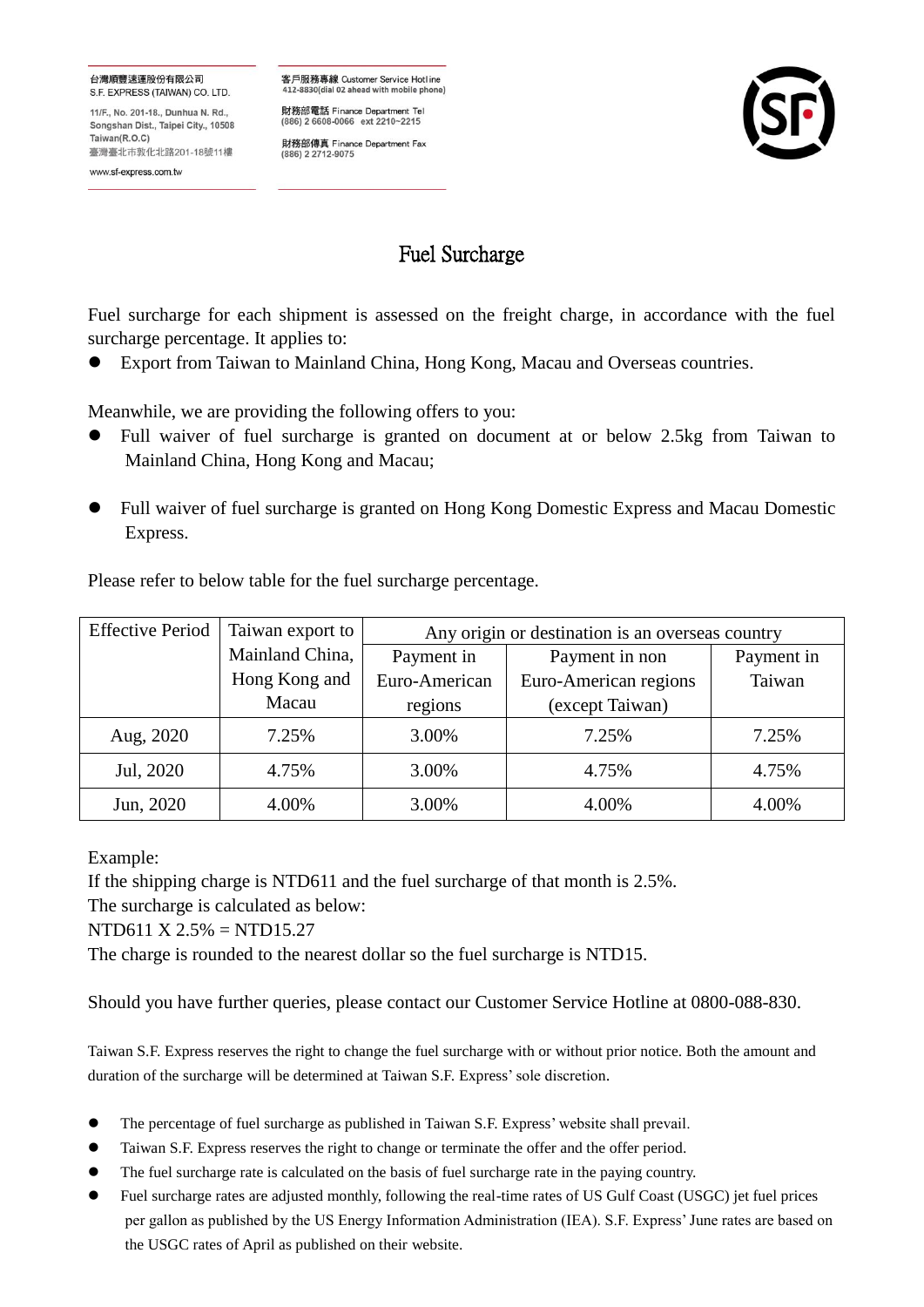台灣順豐速運股份有限公司 S.F. EXPRESS (TAIWAN) CO. LTD.

11/F., No. 201-18., Dunhua N. Rd., Songshan Dist., Taipei City., 10508 Taiwan(R.O.C) 臺灣臺北市敦化北路201-18號11樓

www.sf-express.com.tw

客戶服務專線 Customer Service Hotline<br>412-8830(dial 02 ahead with mobile phone)

財務部電話 Finance Department Tel<br>(886) 2 6608-0066 ext 2210~2215

財務部傳真 Finance Department Fax<br>(886) 2 2712-9075



|                         |              | I aoi baionaige Raio Chart |                         |                         |           |                         |               |          |
|-------------------------|--------------|----------------------------|-------------------------|-------------------------|-----------|-------------------------|---------------|----------|
| USGC jet fuel<br>prices |              | 2019 S.F.                  |                         | USGC jet fuel<br>prices | 2019 S.F. | prices                  | USGC jet fuel | 2019 S.F |
| <b>Not</b><br>Less than | Less<br>than | Standard                   | <b>Not</b><br>Less than | Less<br>than            | Standard  | <b>Not</b><br>Less than | Less<br>than  | Standard |
| \$0.00                  | \$0.74       | 0.00%                      | \$1.82                  | \$1.85                  | 10.00%    | \$2.93                  | \$2.96        | 19.25%   |
| \$0.74                  | \$0.77       | 0.00%                      | \$1.85                  | \$1.88                  | 10.25%    | \$2.96                  | \$2.99        | 19.50%   |
| \$0.77                  | \$0.80       | 0.00%                      | \$1.88                  | \$1.91                  | 10.50%    | \$2.99                  | \$3.02        | 19.75%   |
| \$0.80                  | \$0.83       | 2.25%                      | \$1.91                  | \$1.94                  | 10.75%    | \$3.02                  | \$3.05        | 20.00%   |
| \$0.83                  | \$0.86       | 2.25%                      | \$1.94                  | \$1.97                  | 11.00%    | \$3.05                  | \$3.08        | 20.25%   |
| \$0.86                  | \$0.89       | 2.25%                      | \$1.97                  | \$2.00                  | 11.25%    | \$3.08                  | \$3.11        | 20.50%   |
| \$0.89                  | \$0.92       | 2.25%                      | \$2.00                  | \$2.03                  | 11.50%    | \$3.11                  | \$3.14        | 20.75%   |
| \$0.92                  | \$0.95       | 2.50%                      | \$2.03                  | \$2.06                  | 11.75%    | \$3.14                  | \$3.17        | 21.00%   |
| \$0.95                  | \$0.98       | 2.75%                      | \$2.06                  | \$2.09                  | 12.00%    | \$3.17                  | \$3.20        | 21.25%   |
| \$0.98                  | \$1.01       | 3.00%                      | \$2.09                  | \$2.12                  | 12.25%    | \$3.20                  | \$3.23        | 21.50%   |
| \$1.01                  | \$1.04       | 3.25%                      | \$2.12                  | \$2.15                  | 12.50%    | \$3.23                  | \$3.26        | 21.75%   |
| \$1.04                  | \$1.07       | 3.50%                      | \$2.15                  | \$2.18                  | 12.75%    | \$3.26                  | \$3.29        | 22.00%   |
| \$1.07                  | \$1.10       | 3.75%                      | \$2.18                  | \$2.21                  | 13.00%    | \$3.29                  | \$3.32        | 22.25%   |
| \$1.10                  | \$1.13       | 4.00%                      | \$2.21                  | \$2.24                  | 13.25%    | \$3.32                  | \$3.35        | 22.50%   |
| \$1.13                  | \$1.16       | 4.25%                      | \$2.24                  | \$2.27                  | 13.50%    | \$3.35                  | \$3.38        | 22.75%   |
| \$1.16                  | \$1.19       | 4.50%                      | \$2.27                  | \$2.30                  | 13.75%    | \$3.38                  | \$3.41        | 23.00%   |
| \$1.19                  | \$1.22       | 4.75%                      | \$2.30                  | \$2.33                  | 14.00%    | \$3.41                  | \$3.44        | 23.25%   |
| \$1.22                  | \$1.25       | 5.00%                      | \$2.33                  | \$2.36                  | 14.25%    | \$3.44                  | \$3.47        | 23.50%   |
| \$1.25                  | \$1.28       | 5.25%                      | \$2.36                  | \$2.39                  | 14.50%    | \$3.47                  | \$3.50        | 23.75%   |
| \$1.28                  | \$1.31       | 5.50%                      | \$2.39                  | \$2.42                  | 14.75%    | \$3.50                  | \$3.53        | 24.00%   |
| \$1.31                  | \$1.34       | 5.75%                      | \$2.42                  | $\overline{$}2.45$      | 15.00%    | \$3.53                  | \$3.56        | 24.25%   |
| \$1.34                  | \$1.37       | 6.00%                      | \$2.45                  | \$2.48                  | 15.25%    | \$3.56                  | \$3.59        | 24.50%   |
| \$1.37                  | \$1.40       | 6.25%                      | \$2.48                  | \$2.51                  | 15.50%    | \$3.59                  | \$3.62        | 24.75%   |
| \$1.40                  | \$1.43       | 6.50%                      | \$2.51                  | \$2.54                  | 15.75%    | \$3.62                  | \$3.65        | 25.00%   |
| \$1.43                  | \$1.46       | 6.75%                      | \$2.54                  | \$2.57                  | 16.00%    | \$3.65                  | \$3.68        | 25.25%   |
| \$1.46                  | \$1.49       | 7.00%                      | \$2.57                  | \$2.60                  | 16.25%    | \$3.68                  | \$3.71        | 25.50%   |
| \$1.49                  | \$1.52       | 7.25%                      | \$2.60                  | \$2.63                  | 16.50%    | \$3.71                  | \$3.74        | 25.75%   |
| \$1.52                  | \$1.55       | 7.50%                      | \$2.63                  | \$2.66                  | 16.75%    | \$3.74                  | \$3.77        | 26.00%   |
| \$1.55                  | \$1.58       | 7.75%                      | \$2.66                  | \$2.69                  | 17.00%    | \$3.77                  | \$3.80        | 26.25%   |
| \$1.58                  | \$1.61       | 8.00%                      | \$2.69                  | \$2.72                  | 17.25%    | \$3.80                  | \$3.83        | 26.50%   |
| \$1.61                  | \$1.64       | 8.25%                      | \$2.72                  | \$2.75                  | 17.50%    | \$3.83                  | \$3.86        | 26.75%   |
| \$1.64                  | \$1.67       | 8.50%                      | \$2.75                  | \$2.78                  | 17.75%    | \$3.86                  | \$3.89        | 27.00%   |
| \$1.67                  | \$1.70       | 8.75%                      | \$2.78                  | \$2.81                  | 18.00%    | \$3.89                  | \$3.92        | 27.25%   |
| \$1.70                  | \$1.73       | 9.00%                      | \$2.81                  | \$2.84                  | 18.25%    | \$3.92                  | \$3.95        | 27.50%   |
| \$1.73                  | \$1.76       | 9.25%                      | \$2.84                  | \$2.87                  | 18.50%    | \$3.95                  | \$3.98        | 27.75%   |
| \$1.76                  | \$1.79       | 9.50%                      | \$2.87                  | \$2.90                  | 18.75%    | \$3.98                  | \$4.01        | 28.00%   |
| \$1.79                  | \$1.82       | 9.75%                      | \$2.90                  | \$2.93                  | 19.00%    |                         |               |          |

| USGC jet fuel<br>prices |        | 2019 S.F. |
|-------------------------|--------|-----------|
| <b>Not</b>              | Less   | Standard  |
| Less than               | than   |           |
| \$1.82                  | \$1.85 | 10.00%    |
| \$1.85                  | \$1.88 | 10.25%    |
| \$1.88                  | \$1.91 | 10.50%    |
| \$1.91                  | \$1.94 | 10.75%    |
| \$1.94                  | \$1.97 | 11.00%    |
| \$1.97                  | \$2.00 | 11.25%    |
| \$2.00                  | \$2.03 | 11.50%    |
| \$2.03                  | \$2.06 | 11.75%    |
| \$2.06                  | \$2.09 | 12.00%    |
| \$2.09                  | \$2.12 | 12.25%    |
| \$2.12                  | \$2.15 | 12.50%    |
| \$2.15                  | \$2.18 | 12.75%    |
| \$2.18                  | \$2.21 | 13.00%    |
| \$2.21                  | \$2.24 | 13.25%    |
| \$2.24                  | \$2.27 | 13.50%    |
| \$2.27                  | \$2.30 | 13.75%    |
| \$2.30                  | \$2.33 | 14.00%    |
| \$2.33                  | \$2.36 | 14.25%    |
| \$2.36                  | \$2.39 | 14.50%    |
| \$2.39                  | \$2.42 | 14.75%    |
| \$2.42                  | \$2.45 | 15.00%    |
| \$2.45                  | \$2.48 | 15.25%    |
| \$2.48                  | \$2.51 | 15.50%    |
| \$2.51                  | \$2.54 | 15.75%    |
| \$2.54                  | \$2.57 | 16.00%    |
| \$2.57                  | \$2.60 | 16.25%    |
| \$2.60                  | \$2.63 | 16.50%    |
| \$2.63                  | \$2.66 | 16.75%    |
| \$2.66                  | \$2.69 | 17.00%    |
| \$2.69                  | \$2.72 | 17.25%    |
| \$2.72                  | \$2.75 | 17.50%    |
| \$2.75                  | \$2.78 | 17.75%    |
| \$2.78                  | \$2.81 | 18.00%    |
| \$2.81                  | \$2.84 | 18.25%    |
| \$2.84                  | \$2.87 | 18.50%    |
| \$2.87                  | \$2.90 | 18.75%    |
| \$2.90                  | \$2.93 | 19.00%    |

| USGC jet fuel<br>prices |              | 2019 S.F. |
|-------------------------|--------------|-----------|
| Not<br>Less than        | Less<br>than | Standard  |
| \$2.93                  | \$2.96       | 19.25%    |
| \$2.96                  | \$2.99       | 19.50%    |
| \$2.99                  | \$3.02       | 19.75%    |
| \$3.02                  | \$3.05       | 20.00%    |
| \$3.05                  | \$3.08       | 20.25%    |
| \$3.08                  | \$3.11       | 20.50%    |
| \$3.11                  | \$3.14       | 20.75%    |
| \$3.14                  | \$3.17       | 21.00%    |
| \$3.17                  | \$3.20       | 21.25%    |
| \$3.20                  | \$3.23       | 21.50%    |
| \$3.23                  | \$3.26       | 21.75%    |
| \$3.26                  | \$3.29       | 22.00%    |
| \$3.29                  | \$3.32       | 22.25%    |
| \$3.32                  | \$3.35       | 22.50%    |
| \$3.35                  | \$3.38       | 22.75%    |
| \$3.38                  | \$3.41       | 23.00%    |
| \$3.41                  | \$3.44       | 23.25%    |
| \$3.44                  | \$3.47       | 23.50%    |
| \$3.47                  | \$3.50       | 23.75%    |
| \$3.50                  | \$3.53       | 24.00%    |
| \$3.53                  | \$3.56       | 24.25%    |
| \$3.56                  | \$3.59       | 24.50%    |
| \$3.59                  | \$3.62       | 24.75%    |
| \$3.62                  | \$3.65       | 25.00%    |
| \$3.65                  | \$3.68       | 25.25%    |
| \$3.68                  | \$3.71       | 25.50%    |
| \$3.71                  | \$3.74       | 25.75%    |
| \$3.74                  | \$3.77       | 26.00%    |
| \$3.77                  | \$3.80       | 26.25%    |
| \$3.80                  | \$3.83       | 26.50%    |
| \$3.83                  | \$3.86       | 26.75%    |
| \$3.86                  | \$3.89       | 27.00%    |
| \$3.89                  | \$3.92       | 27.25%    |
| \$3.92                  | \$3.95       | 27.50%    |
| \$3.95                  | \$3.98       | 27.75%    |
| \$3.98                  | \$4.01       | 28.00%    |

## ● Fuel Surcharge Rate Chart

Explanation:

1. Fuel surcharges are updated monthly and take effect on the first day of the next month.

2. The monthly fuel surcharge rates are listed in table above. If USGC jet fuel prices rise and exceed USD\$4.00/gallon,